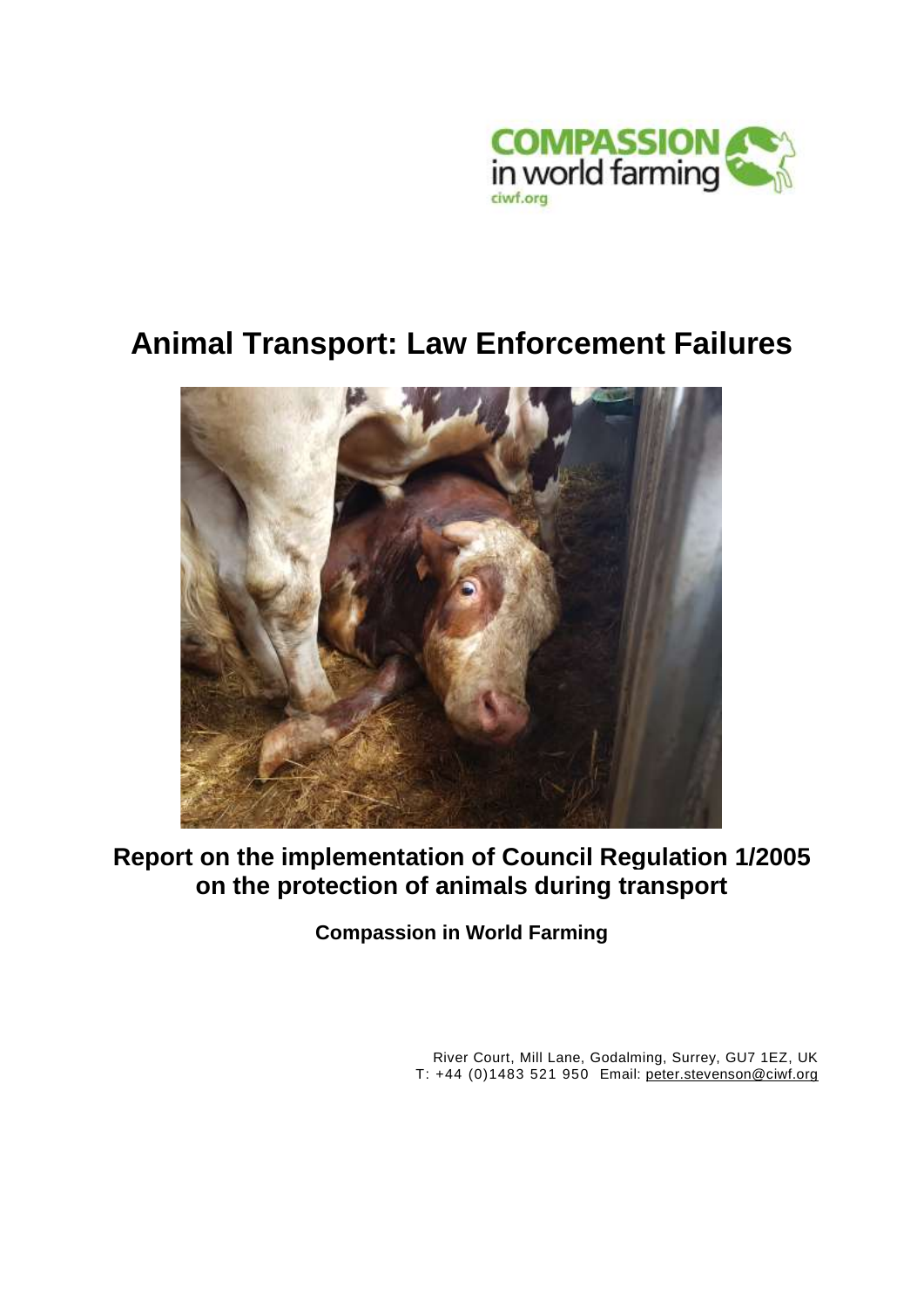# **Summary**

For over thirty years enforcement of EU law on the protection of animals has been poor. The main breaches of EU law that are regularly observed include:

- The transport of unfit animals
- Stocking densities often exceed the maximum densities permitted by Regulation 1/2005 on the protection of animals during transport
- Animals are frequently given too little headroom
- The Regulation's maximum permitted temperature is often exceeded
- The Regulation's requirements on feed and water are frequently breached. In some cases water tanks are empty or the drinking devices do not work or they are the wrong type for the species being carried or are positioned in such a way that the animals cannot reach them
- The Regulation's requirements on the provision of rest are often ignored
- In some cases insufficient bedding is provided; in other cases it becomes filthy in the later stages of the journey.

These breaches – often by the same transport companies - have been occurring for many years. While some Member States have improved enforcement, many continue to make little serious attempt to enforce Regulation 1/2005.

Regulation 1/2005 provides strong enforcement mechanisms which are expressly designed to prevent recurrence of breaches but these are poorly used by the Member States.

A key problem is that many long journeys involve several Member States (MS). The journey may pass through several MS. The MS of departure which must approve the journey log may be different from the MS that granted the transporter's authorisation. Yet another MS may have granted the certificate of approval for the vehicle while a different MS may have granted the driver's certificate of competence.

The involvement of several MS complicates enforcement. Regulation 1/2005 contains very helpful provisions requiring a MS that finds a breach of Regulation 1/2005 to notify the MS of departure and those that granted authorisations or certificates. The purpose is to prevent recurrence of these breaches. However, the required notifications are rarely given in a systematic way and even where they are, the MS who receive the information rarely act on them in such a way as to prevent recurrence of these breaches. As a result the same breaches are repeated year after year.

A recent Commission report confirms that animal welfare problems continue to be a significant and regular source of suffering during the export of cattle and sheep from the EU to Turkey. The report concludes: "On this route, there is a high risk of unnecessary pain and distress for transported animals and a high risk for transporters to breach EU rules". Lengthy delays are common at the border. During these delays animals are kept on board the trucks often in overcrowded conditions and with insufficient water and in summer in very high temperatures that cause extreme suffering.

The Commission has recently said that compliance on this route is "is very close to 100%". This is not an accurate statement. Investigations by animal welfare organisations consistently find high levels of non-compliance.

An area that until recently has largely escaped attention are the serious problems that arise when animals being exported to the Middle East and North Africa are transferred in EU ports from road vehicles to livestock vessels and the poor conditions on many livestock vessels. Regulation 1/2005 requires competent authorities to check before loading that the vessel is in a satisfactory state for the carriage of animals, that the animals are fit to continue their journey, and that loading is carried out in accordance with the Regulation. Competent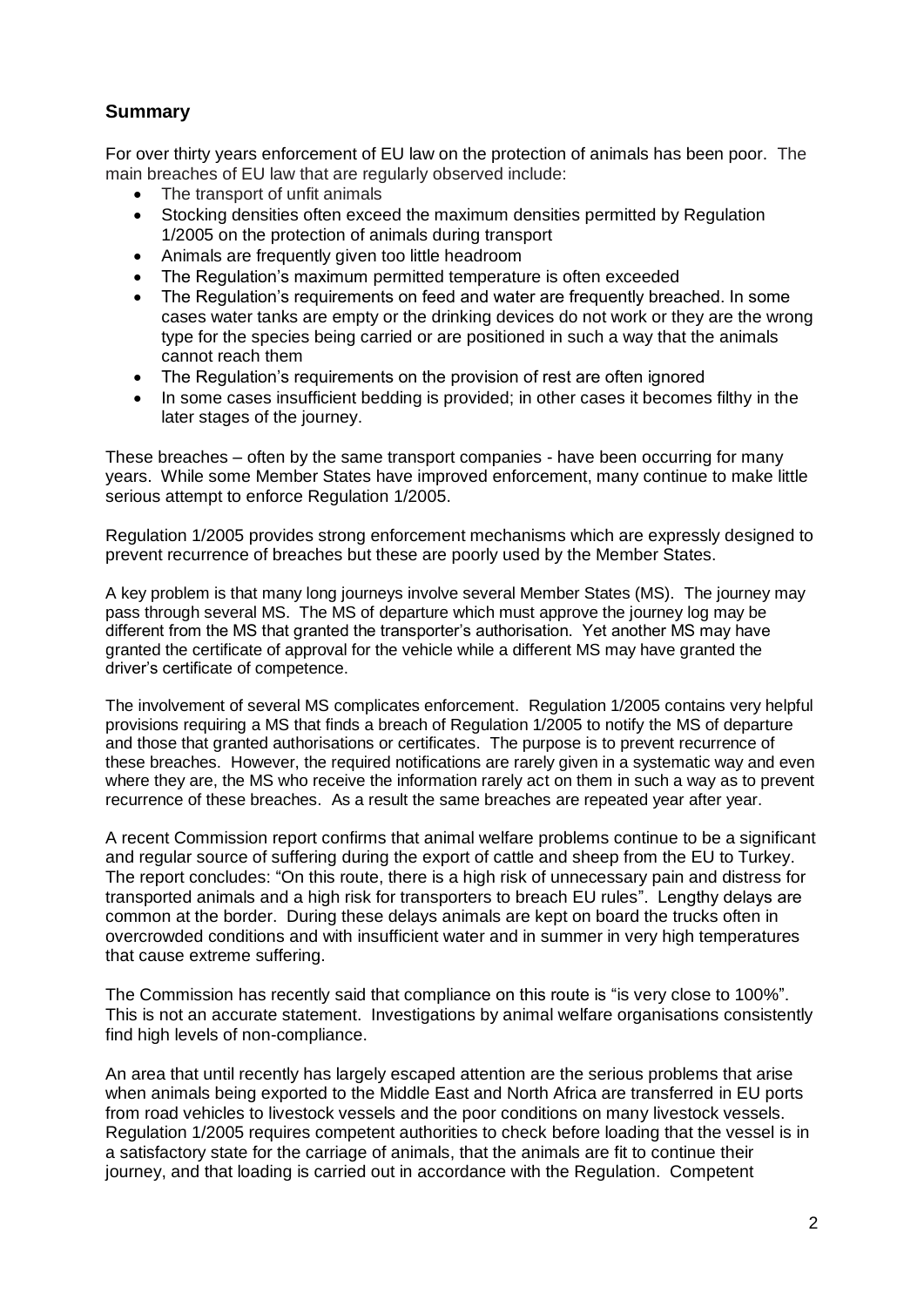authorities often fail to discharge these duties properly leading to great suffering during loading and the sea journeys to the Middle East and North Africa.

## **Introduction**

This report examines:

- The failure of the Commission and many Member States to properly implement Council Regulation (EC) No 1/2005 on the protection of animals during transport
- The steps that should be taken to properly implement the Regulation.

The report looks both at journeys within the EU and exports to non-EU countries.

## **1. Failure of the Commission and many Member States to secure compliance with Regulation 1/2005**

1.1 As the European Parliament is currently preparing a report on the implementation of Regulation 1/2005 on the protection of animals during transport, Compassion in World Farming has looked at levels of compliance with, and enforcement of, the Regulation. We have considered reports by Directorate F of DG Sante of the Commission (previously called the Food and Veterinary Office) and the regular investigations carried out by animal welfare organisations. These investigations are recorded in great detail.

The overall level of enforcement and compliance remains poor.

A paper presented by several Member States to the Agriculture Council in November 2016 highlights the poor level of compliance and enforcement. It states: "Since the entry in to force of Regulation 1/2005, there have been numerous examples of infringements and lack of enforcement as described in official reports on inspections and in formal complaints and infringement proceedings. The Commission also highlighted lack of enforcement as a major problem in its report to the European Parliament and the Council on the impact of the Regulation on the protection of animals during transport (2011)." It stresses that "the continuing shortcomings in enforcement is simply not acceptable" and that "both Member States and Commission have to intensify their efforts to put an end to transports that are in obvious breach of the Regulation".

## **1.2 The main breaches of Regulation that are commonly reported and the steps need to improve implementation**

## *Journey logs incomplete and with unrealistically short estimated journey times*

Important parts of the journey log are often left blank. Also journey logs sometimes give unrealistically short journey times; as a result the stops at an approved control post for 24 hours rest, water and food that are obligatory for long journeys are neither planned nor carried out.

## *Required Action*

Organisers should:

- complete all relevant sections of the journey log
- provide a realistic estimated journey time in Section 1 of the journey log. The length (kilometres) of the journey can be checked on a computer programme. However, transporters cannot rely on such programmes to tell them how long the journey will take as they are based on the travelling speed of cars. Transporters must estimate the journey time taking into account the speed at which a livestock truck can reasonably travel and allowing for heavy traffic, roadworks and unexpected delays.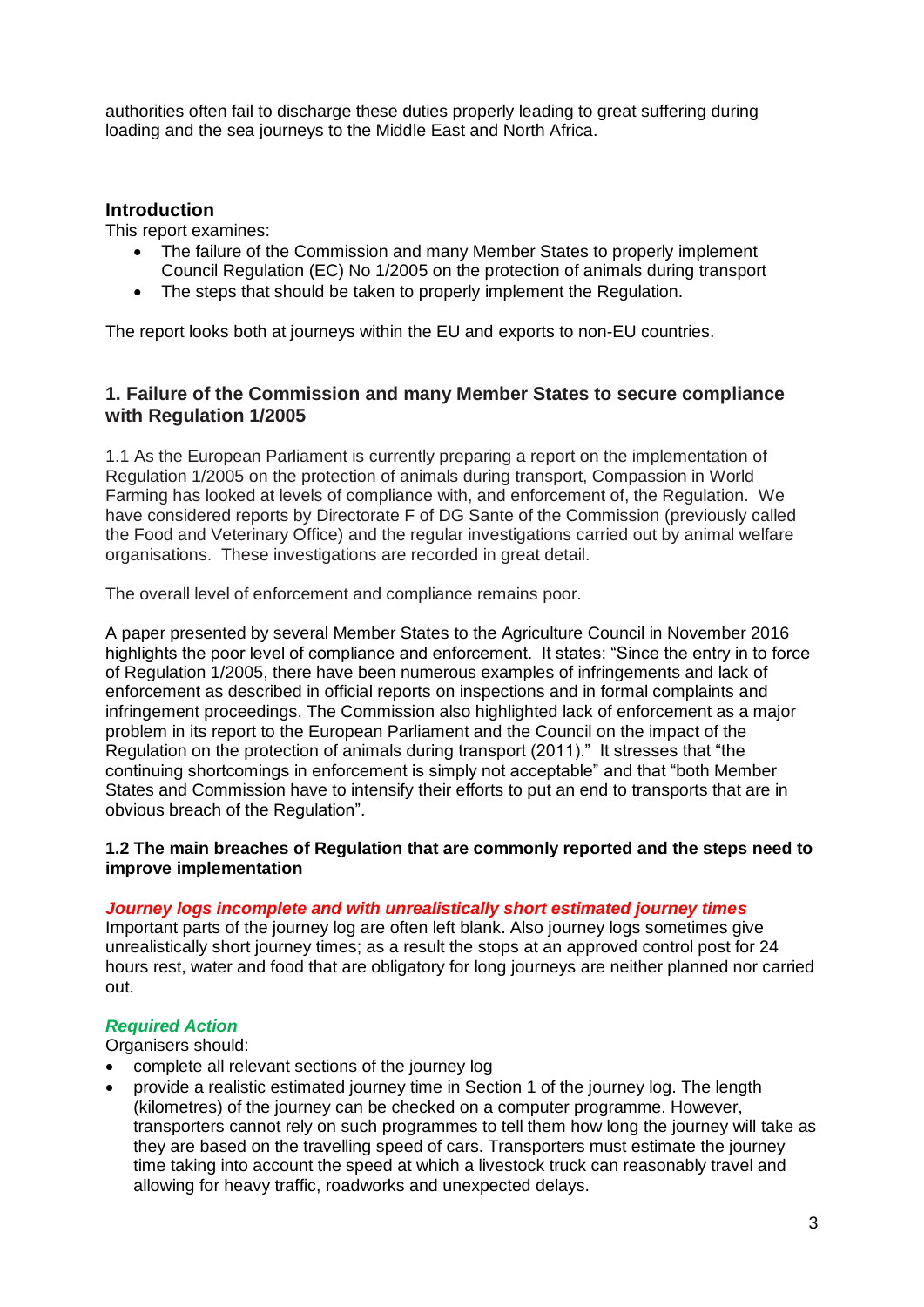Competent authorities (CAs) should:

- not approve journey logs with incomplete information
- check that the journey log is realistic and indicates compliance with the Regulation; this is a requirement of Article 14.1 of Regulation 1/2005.

## *Failure to provide animals with adequate food, water and 24 hours rest at an approved control post*

Regulation 1/2005 requires that after 28 hours transport of cattle and sheep, 24 hours transport of pigs and horses and 18 hours transport of unweaned animals, the animals must be unloaded for 24 hours rest, feed and water at an approved control post.<sup>1</sup> Often this rest break is not given at all or it is only given after the maximum permitted travelling time has been exceeded or it is significantly shorter than the required 24 hours. The animals suffer significantly as a direct result through hunger, thirst and exhaustion.

#### *Required Action*

- CAs should require that when a journey log is submitted it is accompanied by a written confirmation of a reservation at a control post
- CAs of the MS of departure should use drivers' records (tachographs) and satellite navigation systems to check whether the 24 hour rest was carried out.

#### *Inadequate water supply*

Regulation 1/2005 provides that in the case of journeys over 8 hours animals must have access to water on board the truck.<sup>2</sup> In combination with long journeys, often in high temperatures and with overcrowding, the lack of water can cause animals to suffer from extreme dehydration.

Sometimes the water tanks are empty or the drinking devices are switched off or are filthy with faeces, or are defective and fail to function. Animals are often unable to access the drinking devices. This may be because there is an insufficient number of watering devices or the drinking devices are on one side only of the vehicle; as a result many of the animals are unable to reach them particularly if the truck is overcrowded. In some cases the drinking devices are not appropriate for the species being transported. Sometimes the nipples are too high for lambs to reach.

## *Required Action*

Before the journey begins, transporters should check that:

- there are a sufficient number of accessible drinking devices that are functioning properly and that the water tank is full and that water troughs are clean
- the drinking devices are the right kind for the species being carried and are positioned in a way that is appropriate for the species and age of the animals.

## *Overcrowding*

Overcrowding is common. It prevents animals from lying down and increases the likelihood of trampling and injuries. Overcrowding is particularly harmful when combined with high summer temperatures, inadequate ventilation and lack of water. This can lead to extreme exhaustion, heat stress and in severe cases to mortality.

## *Required action:*

Transporters and organisers must comply with the minimum space requirements set out in Chapter VII of Annex I to Regulation 1/2005. Chapter VII provides that stocking densities may need to "vary depending on the breed, the size, the physical condition and the length of fleece of the animals, as well as on the meteorological conditions and the journey time". Accordingly, stocking densities should be lower in high temperatures. Transporters must also ensure that there is sufficient space for animals to reach watering devices and to be inspected.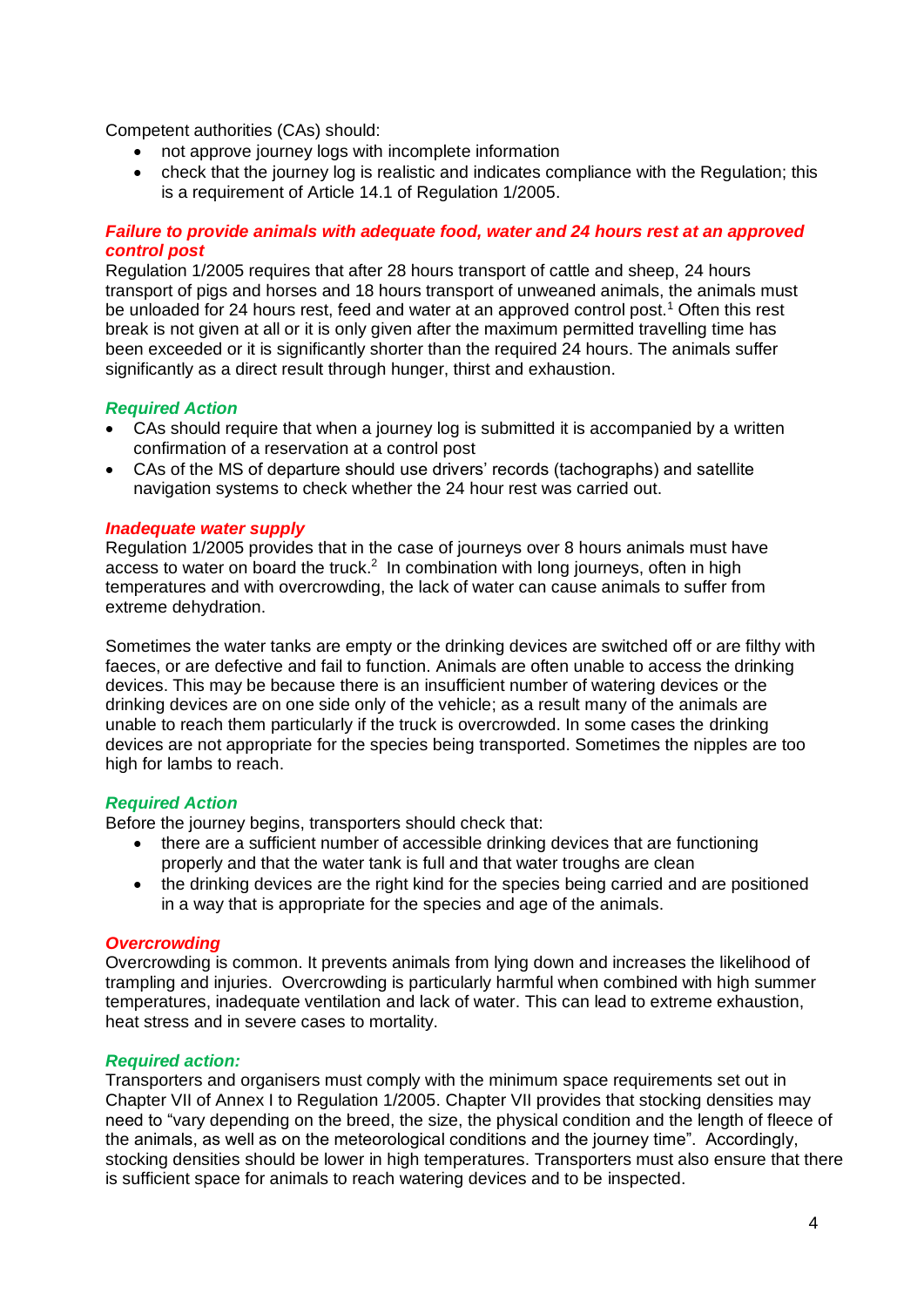## *Insufficient headroom*

Regulation 1/2005 requires sufficient space to be provided inside the animals' compartment to ensure adequate ventilation when the animals are standing in their natural position without hindering their natural movement.<sup>3</sup>

Many compartments have ceilings that are so low that animals touch them with their heads and/or backs when standing naturally. The lack of headroom is uncomfortable for the animals and can lead to them having to stand in a stooped position, sometimes for several days.

## *Required Action*

Transporters must ensure that there is sufficient headroom for animals to stand in a natural position and for there to be adequate ventilation above them.

## *High temperatures and insufficient ventilation in the vehicle*

Regulation 1/2005 provides that for journeys over 8 hours ventilation systems must at all times be able to maintain, whether the vehicle is stationary or moving, an internal temperature between 5 and 30°C with a +/- 5°C tolerance depending on the outside temperature.<sup>4</sup>

The 5˚C tolerance does not permit regular transport at 35˚C but is designed to address the situation where outside temperatures unexpectedly exceed 30˚C after the journey has started. In a letter dated 28 June 2016 to Chief Veterinary Officers, the Commission said that "In practice, there is no possibility to lower the internal temperatures on vehicles travelling in ambient temperature conditions over 30°C."

## *Required action*

CAs should not approve journey logs when the forecast temperatures at the places of departure or destination or en route are expected to exceed 30˚C.

## *Transport of unfit animals*

Animals that are injured, ill or heavily pregnant are unfit to travel. Yet we repeatedly see unfit animals transported and suffering significantly as a result. A 2015 DG Sante report stresses that "injured animals arrive on a daily basis to slaughterhouses in the European Union".<sup>5</sup>

## *Required Action:*

- Transporters must ensure that animals unfit to travel are not transported and are given immediate attention
- Transporters should refer to the *Practical Guidelines to Assess Fitness for Transport of Adult Bovines<sup>6</sup> , Pigs<sup>7</sup>* and *Equidae<sup>8</sup>* that have been produced by a multi-stakeholder initiative. These are available in several languages.
- Regulation 1/2005 provides that when animals fall ill or are injured during transport, they shall be separated from the others and receive first-aid treatment as soon as possible.<sup>9</sup> They must be given appropriate veterinary treatment and if necessary undergo emergency slaughter or killing in a way which does not cause them any unnecessary suffering.

## *Inadequate bedding*

Regulation 1/2005 provides that on journeys over 8 hours animals must be provided with appropriate bedding.<sup>10</sup> Bedding material is often either not provided or not replaced during long journeys. This results in filthy conditions which can cause discomfort and sometimes injury from slipping and trampling.

#### *Required action:*

- Transporters must provide adequate bedding material on journeys over 8 hours.<sup>11</sup>
- Bedding must be replaced during longer journeys if it becomes dirty or insufficient in quantity.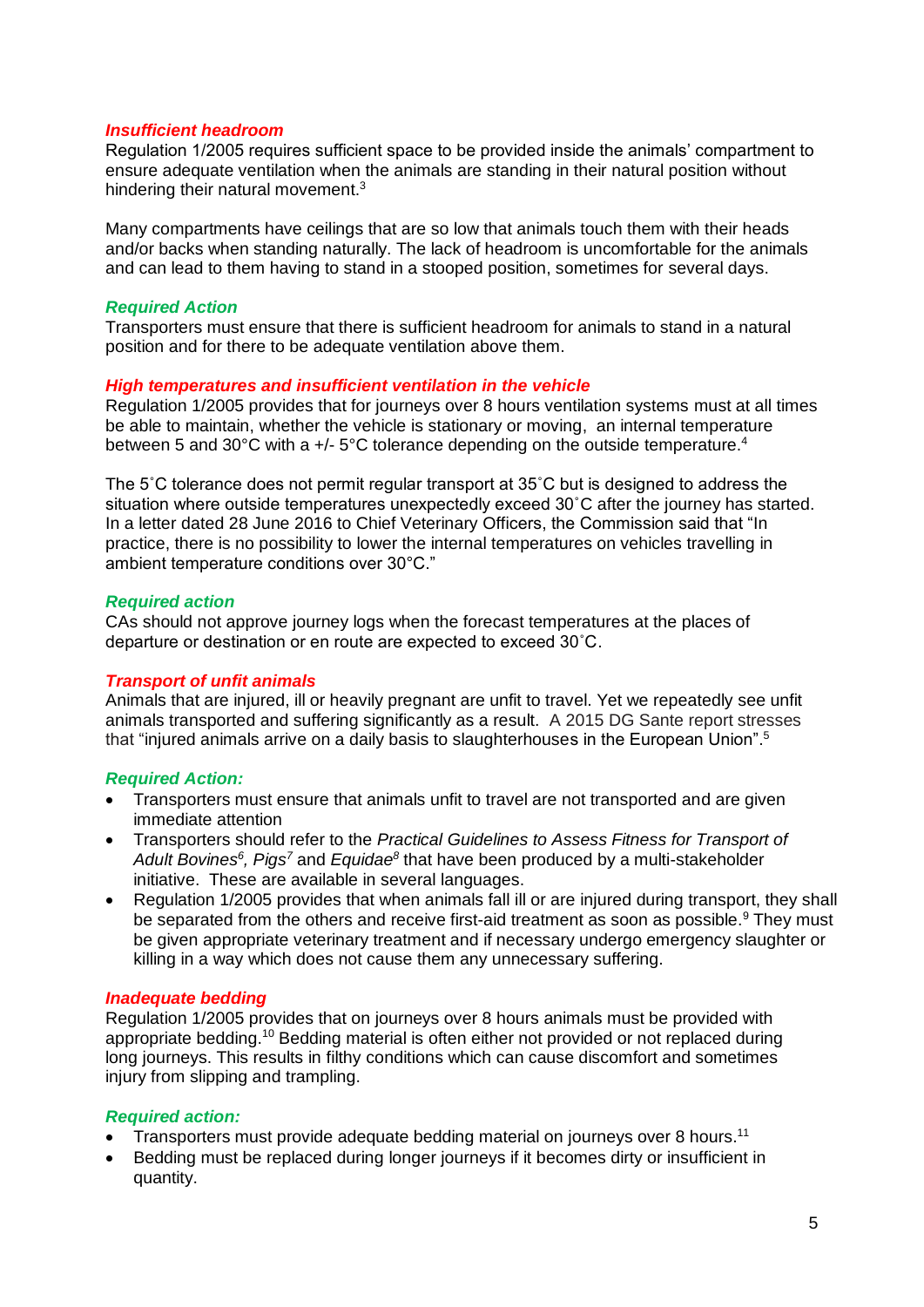#### *Unweaned calves and lambs*

The transport of unweaned calves and lambs poses particular problems as cold water is an inappropriate liquid for their digestive system. Unweaned animals should be given warm milk replacer or electrolytes during rests.

Regulation 1/2005 provides that, after nine hours of travel, calves must "be given a rest period of at least one hour sufficient in particular for them to be given liquid". <sup>12</sup> This rest period is usually taken on board the vehicle. However, milk replacer cannot realistically be offered on board the vehicle.

## *Required Action:*

- The Commission says that before or during transport the CA should systematically investigate which arrangements have been made to ensure that unweaned animals are offered electrolytes or milk substitutes during the resting period.<sup>13</sup>
- As calves cannot be given appropriate liquid on board a truck, they should not be transported for longer than 8 hours (Regulation 1/2005 only permits transport over 8 hours if certain conditions are met and these cannot be met for unweaned calves). After this they must be unloaded at a control post and given warm milk replacer during the 24 hour rest period that is required by Regulation1/2005.

## *Inadequate partitions in the vehicle*

Regulation 1/2005 provides that in the case of journeys over 8 hours partitions must be fitted so that separate compartments may be created.<sup>14</sup> Partitions are necessary to stop animals from being thrown around in a moving vehicle. However, partitions often have large gaps between the bottom of the partition and the vehicle's floor or between the side of the partition and the vehicle's wall. Animals or their limbs can be trapped in such gaps causing significant pain and injuries.

#### *Required Action:*

There must be no gaps between partitions and the vehicle's floor or walls.

#### **1.3 Journeys involving several Member States**

A key problem is that many long journeys involve several Member States (MS). The journey may pass through several MS. The MS of departure which must approve the journey log may be different from the MS that granted the transporter's authorisation. Yet another MS may have granted the certificate of approval for the vehicle while a different MS may have granted the driver's certificate of competence.

The involvement of several MS complicates enforcement and allows each MS to pass responsibility for enforcement failures in a particular journey on to one of the other MS involved in the chain. Regulation 1/2005 has helpful provisions designed to address enforcement where several MS are involved. However, these provisions are poorly used by the MS.

Article 26 (2) of 1/2005 requires that when MS of transit or destination find breaches of the Regulation they must notify these to the MSs that (i) authorised the transporter, (ii) granted the vehicle's certificate of approval and (iii) where the driver is involved in the failure to observe the Regulation, to the MS that granted the driver's certificate of competence. The purpose is to prevent recurrence of these breaches.

Article 26 (3) provides that when the MS of destination find breaches of the Regulation they must notify these to the MS of departure. Again, the purpose is to prevent recurrence of these breaches.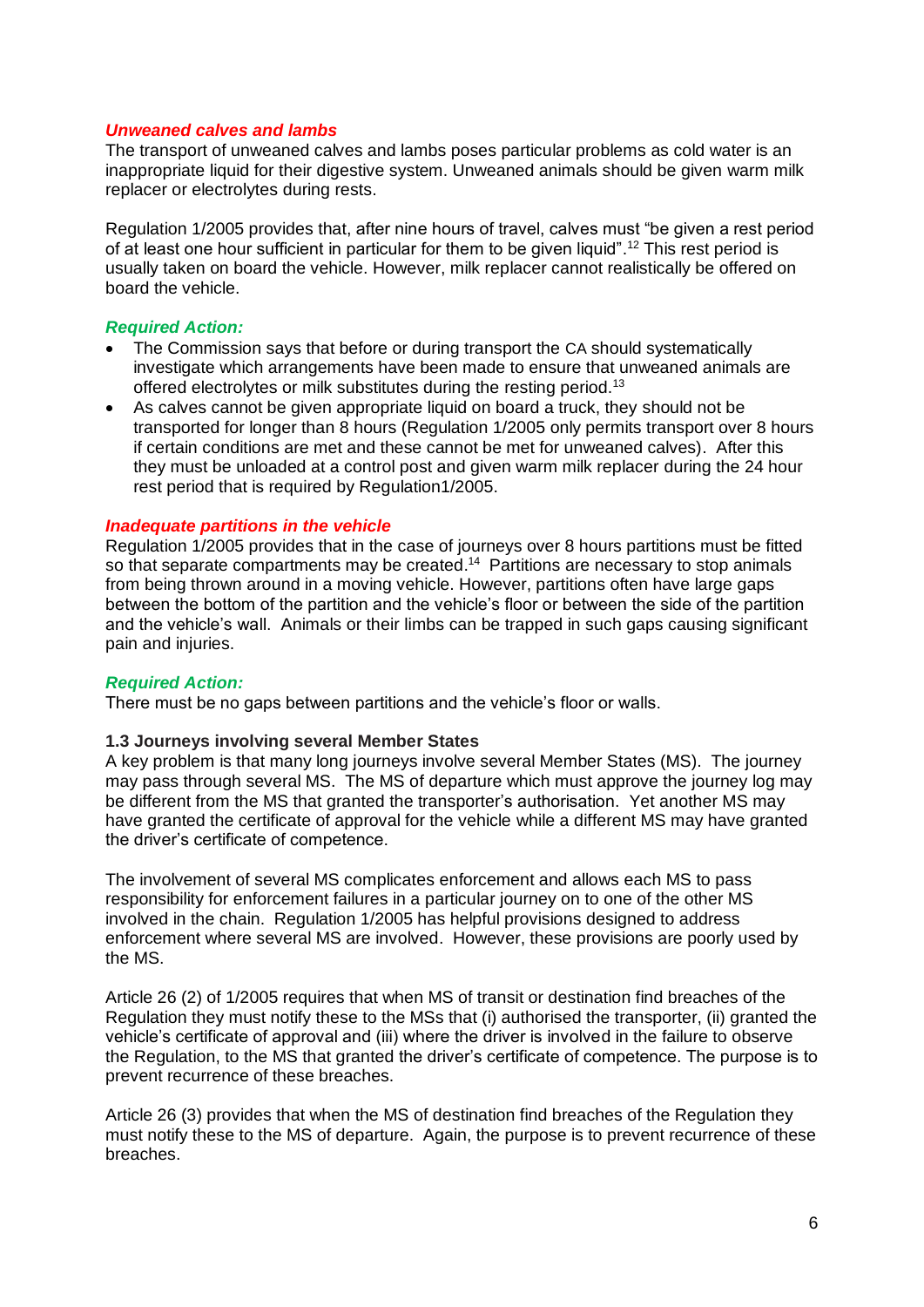The notifications required by Article 26(2) & (3) are rarely given in a systematic way and even where they are, the MS who receive the information rarely act on them in such a way as to prevent recurrence of these breaches. As a result the same breaches (often by the same companies) are repeated year after year.

When a MS informs another MS of a non-compliance it is helpful to include photographic evidence. The Commission states "The use of photographic evidence to substantiate problems for which the legal requirements are vague helps impress on the corresponding contact point in the other Member State why certain standards have been considered insufficient or inappropriate"<sup>15</sup>

## **1.4 Member States' enforcement powers**

Article 26.4 gives MS who are informed of breaches a number of strong powers which if used effectively could prevent recurrence of these breaches. Regrettably, these powers are rarely used in an effective manner. Article 26.4 provides that competent authorities "shall, if appropriate

(a) require the transporter concerned to remedy the breaches observed and establish systems to prevent their recurrence;

(b) subject the transporter concerned to additional checks, in particular requiring the presence of a veterinarian at loading of the animals;

(c) suspend or withdraw the authorisation of the transporter or the certificate of approval of the means of transport concerned."

If these provisions were properly used, compliance with the Regulation could rapidly be improved.

## **1.5 Checks at loading of the animals**

As indicated above, CAs may, in the event of breaches, require the presence of a veterinarian at loading of the animals. It would, however, be good practice for competent authorities to inspect a proportion of consignments at loading even where they have not been informed of breaches.

It is at loading that many of the common problems can be detected and remedied before the start of the journey. At loading the authorities could check that the Regulation's requirements on floor space and headroom are being observed, that the ventilation and water systems are operating properly and that the drinking devices are appropriate for the species being carried, that no unfit animals are loaded, and that sufficient feed and bedding are being carried. Checking a proportion of consignments at loading would be a very time- and cost-efficient way of achieving improved enforcement.

## **1.6 Animal Transport Guides**

Animal Transport Guides commissioned by DG Sante have been produced for cattle, sheep, pigs, horses and poultry. They include both 'Good Practices' and 'Better Practices'. All those involved should carry out the transport of animals in accordance with these Guides and in particular with the 'Better Practices' sections. The Guides are available at <http://animaltransportguides.eu/>

## **1.7 Penalties**

The Commission cannot tell MS what penalties they should impose. However, the Commission is responsible for ensuring that penalties conform to Article 25 of Regulation 1/2005. This requires penalties to be "effective, proportionate and dissuasive". At present penalties are often too low and applied too infrequently to be effective or dissuasive.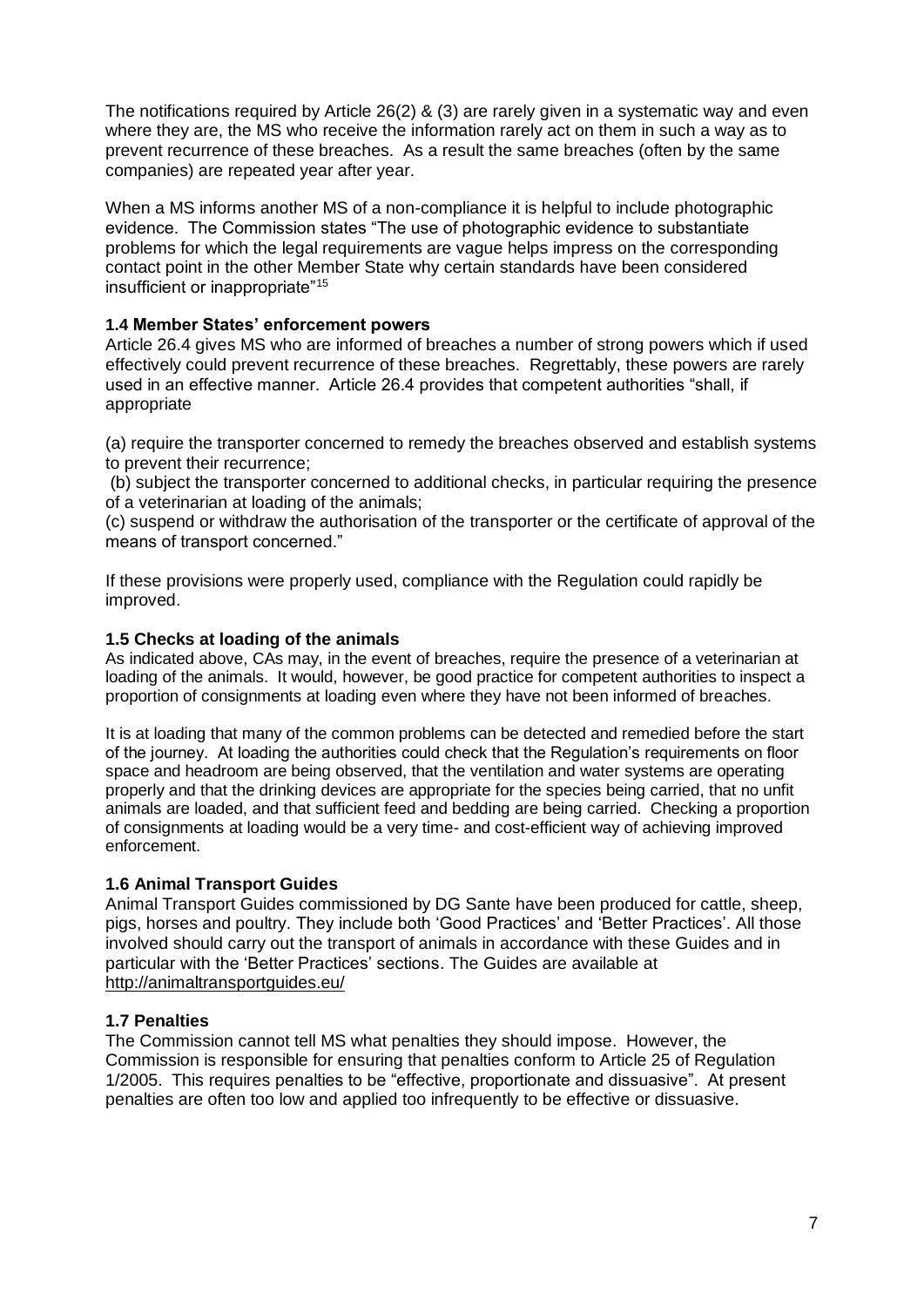## **1.8 Need to take a more rigorous approach in authorising transporters, means of transport and drivers**

Under Regulation 1/2005 three core elements of transport have to be approved and certified:

- 1. the transport company has to be authorised;
- 2. drivers transporting animals on journeys of over 65 km must undertake training, pass an examination and hold a certificate of competence;
- 3. livestock vehicles for long journeys and livestock vessels have to be inspected and hold a certificate of approval.

Transporter authorisation and certificates of approval for road vehicles and livestock vessels have to be renewed after a maximum of five years.

There is considerable variation among MS in how thorough they are in inspecting vehicles and vessels and examining drivers before deciding whether to grant the above authorisations and certificates. The less demanding MS should be more rigorous in determining whether to grant a certificate of competence to drivers and in inspecting livestock vessels and road vehicles when deciding whether to grant a certificate of approval.

Regulation 1/2005 provides that transport companies should not be authorised if they have a record of serious infringements of EU or national legislation on the protection of animals in the three years preceding the date of the application. In practice it can be difficult for CAs to determine if an applicant has such a record if the infringement took place in another MS. TRACES should include more detail about infringements by transport companies and drivers; these details should be available to all MS when considering whether to grant or renew authorisations or certificates.

# **2. Export of animals to non-EU countries**

## **2.1 Court of Justice ruling in the** *Zuchtvieh* **case**

In Case C-424/13, the Court of Justice of the EU ruled that the provisions of Regulation 1/2005 continue to apply even when a consignment has left the EU; they apply until the destination is reached.

Paragraph 41 of the Court's judgment states: "although Article 21(1) [checks at exit points from EU] of Regulation No 1/2005 provides for a specific check in which the competent authorities are responsible for checking, inter alia, compliance with a certain number of specific requirements thereunder, the fact remains that that provision also obliges the authorities to ensure 'that the animals are transported in compliance with [that regulation]', without restricting the scope of that check to compliance with certain provisions thereof."

Paragraphs 45 and 46 of the Court's judgment state:

"45 Similarly, nor do the provisions setting out the essential obligations to be complied with for a long journey, laid down in Articles 5(4), 6(3) and (4) and 8(2) of Regulation No 1/2005, draw a distinction between transport of animals taking place within the European Union and transport with a destination in a third country.

46 Lastly, regarding the obligation transporters have under Article 6(3) and (4) of Regulation No 1/2005 to transport animals in accordance with the technical rules set out in Annex I thereto and to entrust the handling of the animals to personnel who have received training on the relevant provisions of Annexes I and II thereto, it must be taken as established that those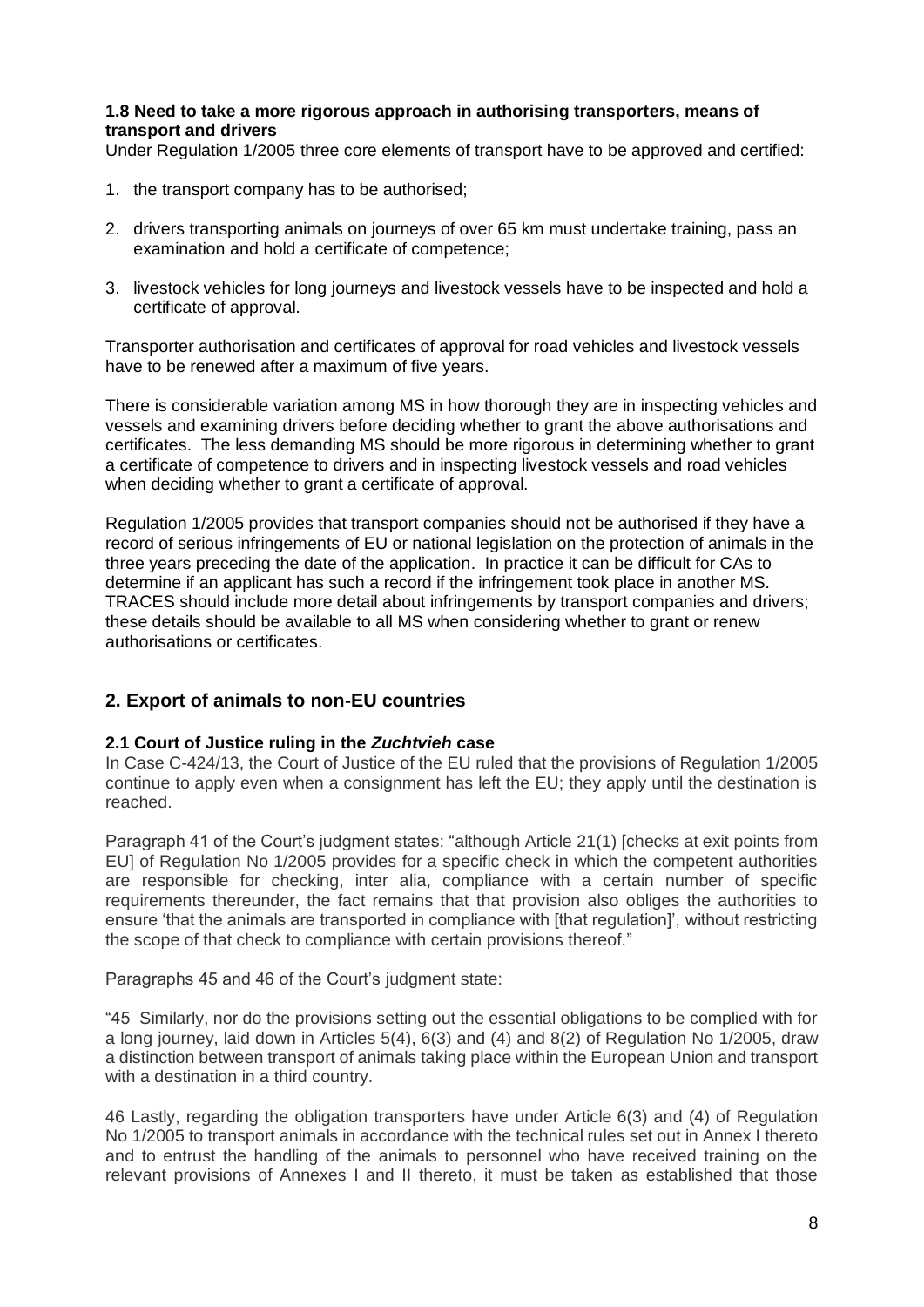provisions refer generally to the transport of animals without drawing any distinction according to place of destination."

Article 6(3) and (4) states:

"3. Transporters shall transport animals in accordance with the technical rules set out in Annex I.

4. Transporters shall entrust the handling of the animals to personnel who have received training on the relevant provisions of Annexes I and II."

Annex I contains many of the Regulation's detailed provisions including, for example, those on water, feed, bedding, space allowance, height of animal compartments, fitness to travel, temperature and ventilation. The Court's judgment makes it clear that the Annex I provisions must continue to be respected during the non-EU stage of the journey.

The Commission, the Member States and transporters make little attempt to implement the Court's ruling.

## **2.2 Export of cattle and sheep to Turkey**

The Commission has published a report on a fact-finding mission it carried out in 2017 on live animal exports to Turkey.<sup>16</sup>

The Commission report confirms that animal welfare problems continue to be a significant and regular source of suffering during the export of live cattle and sheep from the EU to Turkey.

## *Overall conclusion*

The report concludes: "On this route, there is a high risk of unnecessary pain and distress for transported animals and a high risk for transporters to breach EU rules".

#### *Excessive heat*

The report points out that "Due to the inability of the livestock vehicles' ventilation system to lower the temperatures in the animal compartment below the external environmental temperature and the limited opening hours of the veterinary control point, it is very difficult for transporters to ensure that animals inside the lorry are kept below 35°C when ambient temperatures are over 30°C." Worryingly, the report states that temperatures at the border "had risen above 30°C on 80 and 96 days in 2015 and 2016 respectively, of which 33 and 34 days were above 35°C".

This indicates that for around three months of the year the temperatures at the border are such that transporters cannot comply with the maximum temperatures laid down by Regulation 1/2005. The report concludes: "The limitations of the ventilation systems on the vehicles, combined with the lengthy waiting time and the working hours of the veterinary border control point would make it impossible for EU transporters using such vehicles to comply with EU requirements on days when temperatures are above 30°C (with a 5°C tolerance)."

The report concludes that "there is a high risk of causing unnecessary pain and distress to animals transported on this route during hot days".

#### *Protracted waiting times at border while animals are confined in stationary vehicles*

The report concludes: "animals are likely to stay at least six hours in the vehicles just to cross the border". This is a minimum time. The report points out that: "If consignments do not meet all [Turkey's] requirements for animal health, identification and technical specifications, animals will be subject to unnecessary suffering by staying long periods in the vehicles. This unnecessary suffering is aggravated whenever the shortcomings take more than a few hours to be addressed."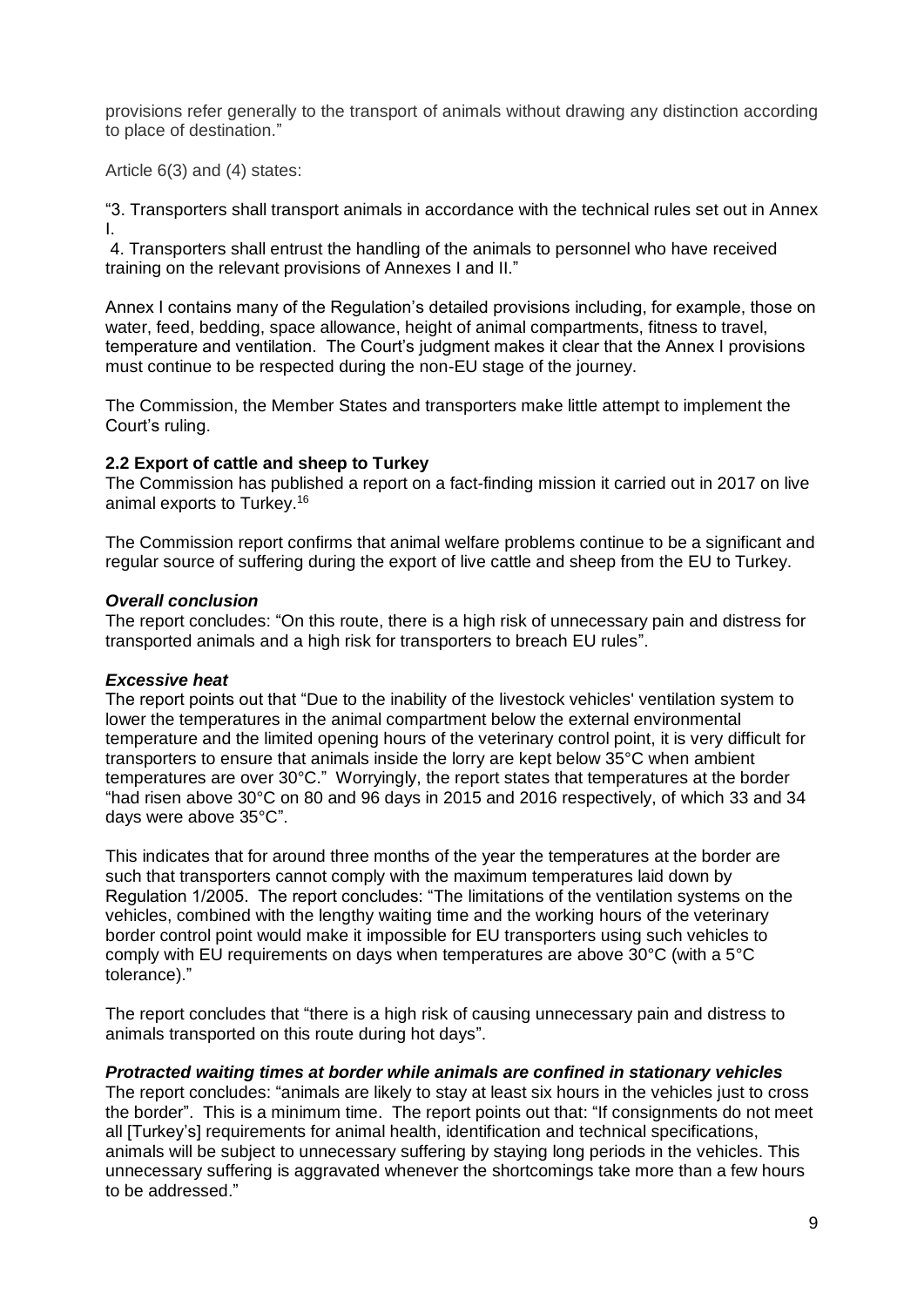The report states that the lengthy delays "can be detrimental to the animals' welfare, particularly if the journey plan does not include the waiting times at the border". The report stresses that "transporters have to accurately plan journeys passing through the Kapikule border by taking into consideration the limited opening times and the minimum six-hour stop at this border as otherwise they risk not complying with the requirements of Regulation (EC) No 1/2005".

The report states that the veterinary authority at the border indicated that around 30% of all consignments received present shortcomings during the first inspection. The main shortcomings detected were related to animal health requirements: vaccination records, dates of vaccination, incorrect animal identification, and time of validity of health certifications. The process of addressing these shortcomings adds to the time animals have to spend at the border on board stationary vehicles. It is unacceptable that after many years of this trade many exporters are still failing to get simple administrative matters right thereby lengthening the border delays and exacerbating the suffering involved.

# *Lack of facilities at border to protect the welfare of animals*

The report notes that:

- There is only one water source available for livestock vehicles waiting to undergo veterinary controls
- Shade is not available for vehicles waiting to undergo veterinary controls
- There are no facilities at the border to unload any animals. If the animals are detained due to shortcomings detected during controls, they have to remain in the vehicle.

The report concludes: "The scarce availability of facilities to address the needs of the animals and the lack of facilities to unload them is a high risk to the welfare of the animals transiting this border, in particular during the hotter periods of the year and/or when they have to be detained. This makes it difficult for transporters to comply with EU rules when travelling along this route."

## **2.2.1 Commission's failure to recognise the high level of non-compliance with Regulation 1/2005 on export journeys from EU to Turkey**

In his letter of 31 May 2018 to several MEPs, Commissioner Andriukaitis stated that the "rate of compliance [with Regulation 1/2005] when the animals cross the EU border [with Turkey] is very close to 100%". This statement is very difficult to believe. Indeed the Commission report referred to earlier states that on this route there is "a high risk for transporters to breach EU rules". Evidence shows continuing high levels of non-compliance. In light of the data set out below we do not think it is accurate to state that the rate of compliance with Regulation 1/2005 is close to 100% at the EU-Turkey border.

In August 2017 the Animal Welfare Foundation (AWF) AWF checked more than 100 trucks at the EU-Turkey border during temperatures exceeding 30 °C. Table 1 sets out AWF's findings: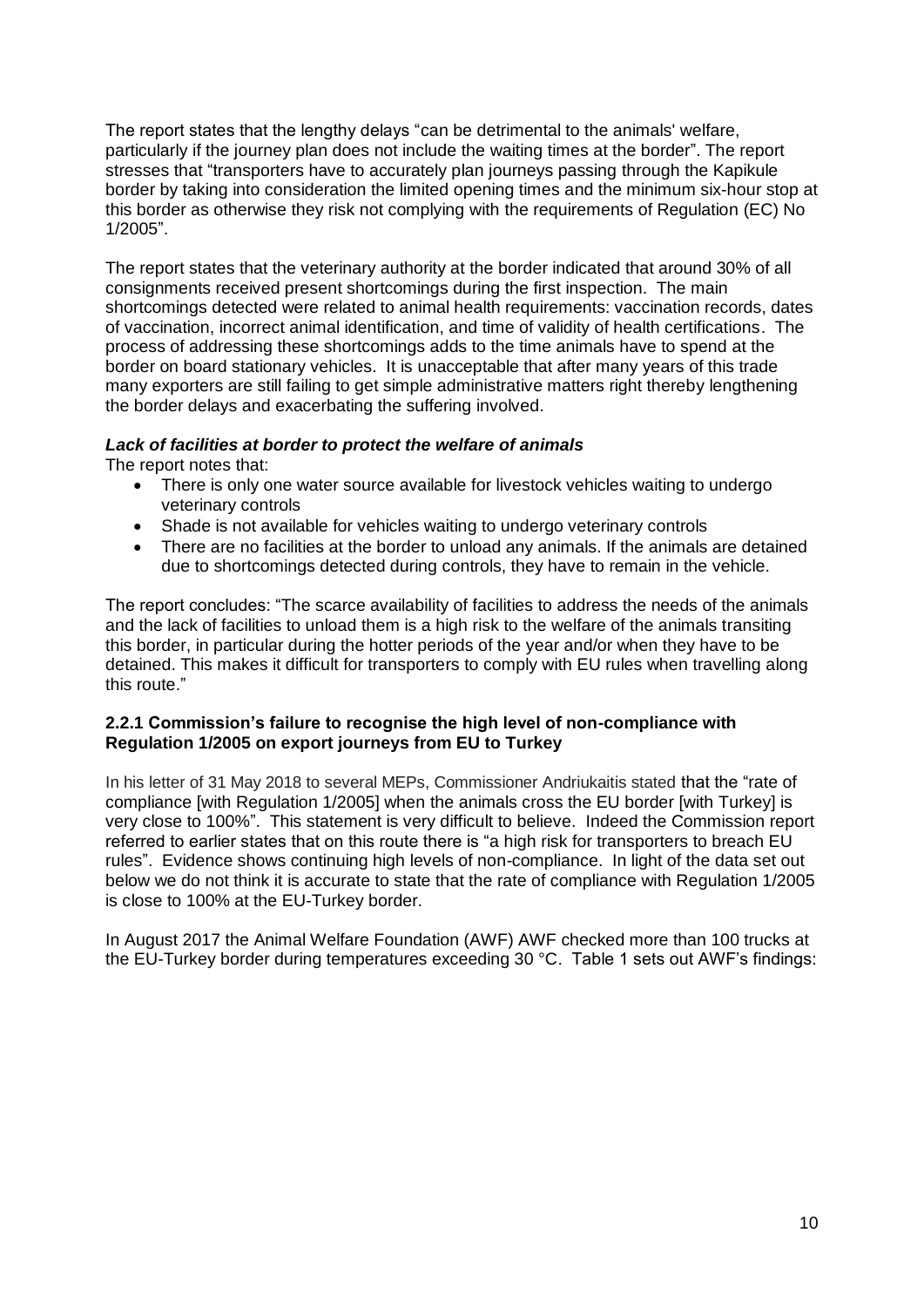## **Table 1 showing breaches of Regulation 1/2005 found by AWF at EU-Turkey border in August 2017**

| <b>Breach of Regulation 1/2005</b>                                                                                  | <b>Number of</b><br>trucks<br>inspected | <b>Number of trucks</b><br>in breach of this<br>aspect of<br><b>Regulation 1/2005</b> | Percentage of<br>trucks<br>inspected in<br>breach of this<br>aspect of<br><b>Regulation</b><br>1/2005 |
|---------------------------------------------------------------------------------------------------------------------|-----------------------------------------|---------------------------------------------------------------------------------------|-------------------------------------------------------------------------------------------------------|
| Insufficient headroom: in<br>breach of Point 1.2 of Chapter<br>II of Annex I to Regulation<br>1/2005                | 84                                      | 19                                                                                    | 23%                                                                                                   |
| Inadequate partitions: in breach<br>of Points 1.1(a) and/or 1.4 of<br>Chapter II of Annex I to<br>Regulation 1/2005 | 99                                      | 44                                                                                    | 44%                                                                                                   |
| Inadequate bedding: in breach<br>of Point 1.2 of Chapter VI of<br>Annex I to Regulation 1/2005                      | 99                                      | 25                                                                                    | 25%                                                                                                   |
| Inadequate ventilation system<br>in breach of Point 3 of Chapter<br>VI of Annex I to Regulation<br>1/2005           | 70                                      | 42                                                                                    | 60%                                                                                                   |
| Inadequate water system in<br>breach of Point 2 of Chapter VI<br>of Annex I to Regulation 1/2005                    | 74                                      | 41                                                                                    | 55%                                                                                                   |

Animals' Angels (AA) has submitted data to the Commission regarding their investigation at the EU-Turkey border from 7-16 January 2018.

AA inspected 69 trucks during this period of which 67 had one or more non-compliances with Regulation 1/2005. Some of these non-compliances were detected on the EU side of the border while others were detected on the Turkish side of the border. However, many of the non-compliances found on the Turkish side of the border are likely to have arisen while the truck was still in the EU or to be due to failure to prepare properly for the journey which is in breach of Articles 3 and 4.3(a) of Regulation 1/2005. Moreover, under the Court of Justice ruling in the *Zuchtvieh* case transports must comply with Regulation 1/2005 even after they leave the EU. The detailed non-compliances are set out in Table 2:

## **Table 2 showing breaches of Regulation 1/2005 found by AA at EU-Turkey border from 7-16 January 2018**

| <b>Breach of Regulation 1/2005</b>                                                                     | Number of trucks out of the 69 inspected<br>that were in breach of this aspect of<br><b>Regulation 1/2005</b> |
|--------------------------------------------------------------------------------------------------------|---------------------------------------------------------------------------------------------------------------|
| Temperature in excess of that permitted by<br>Point 3 of Chapter VI of Annex I to<br>Regulation 1/2005 |                                                                                                               |
| Drinkers non-compliant with Point 2 of<br>Chapter VI of Annex I to Regulation 1/2005                   |                                                                                                               |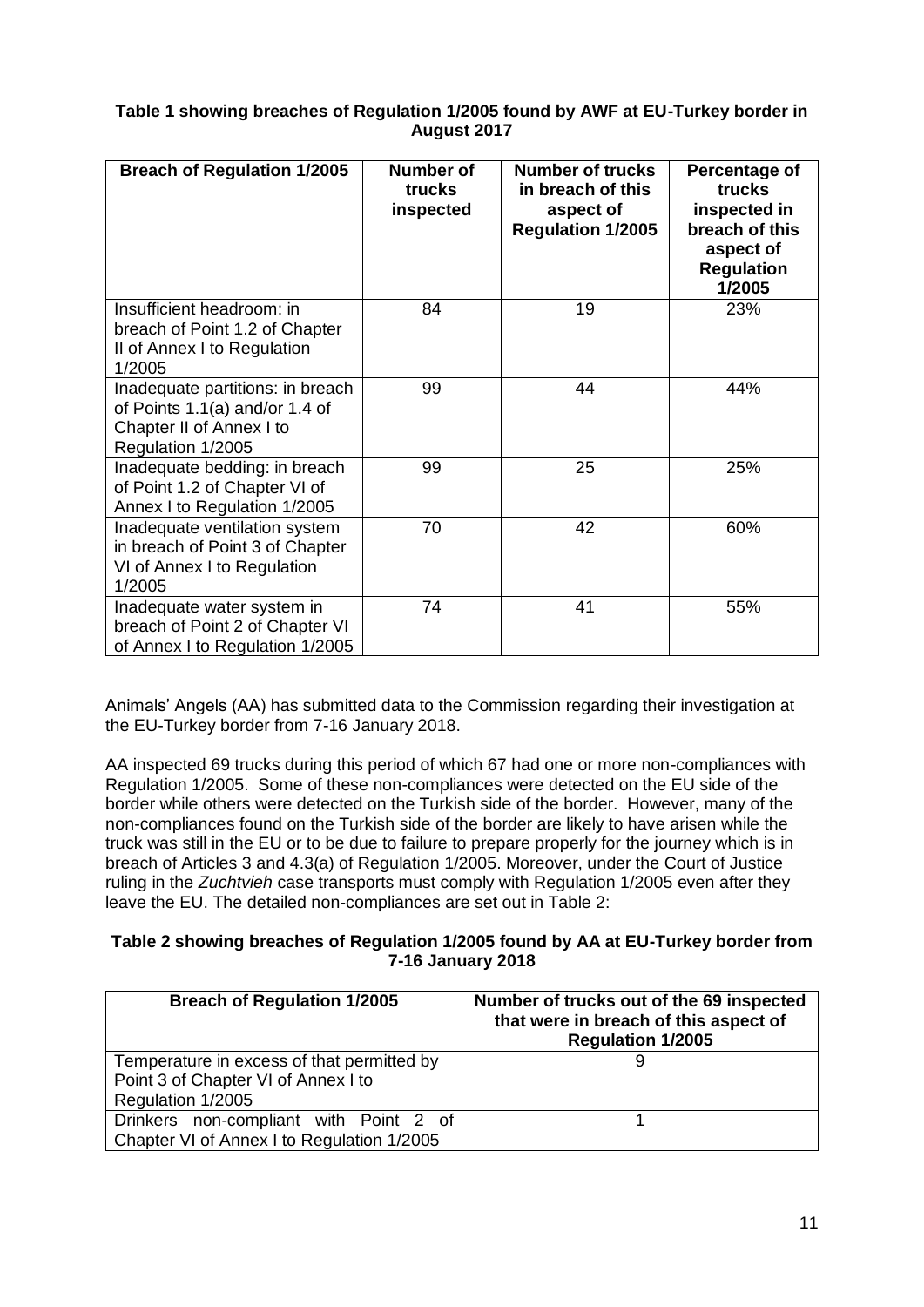| Inadequate partitions: in breach of Points<br>1.1(a) and/or 1.4 of Chapter II of Annex I to | 24 |
|---------------------------------------------------------------------------------------------|----|
| Regulation 1/2005                                                                           |    |
| Feed non-compliant with Point 1.3 of                                                        | 20 |
| Chapter VI of Annex I to Regulation 1/2005                                                  |    |
| Bedding non-compliant with Point 1.2 of                                                     | 38 |
| Chapter VI of Annex I to Regulation 1/2005                                                  |    |
| Space allowance non-compliant with                                                          | 26 |
| Chapter VII of Annex I to Regulation 1/2005                                                 |    |
| Insufficient headroom: in breach of Point 1.2                                               | 14 |
| of Chapter II of Annex I to Regulation 1/2005                                               |    |
| Animals of different sizes, ages,                                                           | 1  |
| horn/unhorn, not separated as required by                                                   |    |
| Point 12 of Chapter III of Annex I to                                                       |    |
| Regulation 1/2005                                                                           |    |
| Maximum permitted travelling times                                                          | 14 |
| exceeded in breach of Chapter V of Annex I                                                  |    |
| to Regulation 1/2005                                                                        |    |
| Transport of unfit animals in breach of                                                     | 5  |
| Chapter I of Annex I to Regulation 1/2005                                                   |    |
| Unnecessary delay in breach of Article 3(f)                                                 | 13 |
| of Regulation 1/2005                                                                        |    |
| Journey log non-compliant with Article 14                                                   | 9  |
| and/or Annex II of Regulation 1/2005                                                        |    |

## **2.2.2 Steps required to improve enforcement of Regulation 1/2005 in respect of exports to Turkey**

The Commission's report makes it clear that long delays at the border are mainly caused when consignments fail to meet Turkey's requirements. CAs should not approve journey logs for exports to Turkey until they have seen evidence that Turkey's import duties have been paid and that all the animals in the consignment satisfy Turkey's requirements on health, gender, age and identification and, where the animals are being sold to Turkey's Meat and Milk Marketing Board, that they comply with the Board's specifications.

The Court of Justice has ruled that, in the case of live exports, many aspects of Regulation 1/2005 must be complied with during the stages of the journey that take place in the territory of non-EU countries. Accordingly, CAs should not approve journey logs where Regulation 1/2005 requires animals to be unloaded for a 24 hour rest in a non-EU country unless the organiser has identified a place for that rest that provides facilities equivalent to those of a control post. Moreover, official veterinarians at exit points from the EU must check, as required by Article 21 of Regulation 1/2005, that vehicles are not overcrowded, provide sufficient headroom, provide bedding, are carrying sufficient feed and water and that the ventilation and water devices are functioning correctly.

## **2.2.3 Good practice for Member States identified by Commission audit reports on live exports to Turkey**

 Require transporters, when submitting journey logs, to provide updated and detailed contingency plans that drivers must have with them during the journey. These plans should include adequate arrangements to meet the animals' needs in the case of unexpected long delays at the border including how to obtain and provide bedding, feed and water for the animals. The plans should also include information on what to do in case of emergencies such as vehicle breakdown, sick or injured animals, traffic accidents, etc;<sup>17</sup>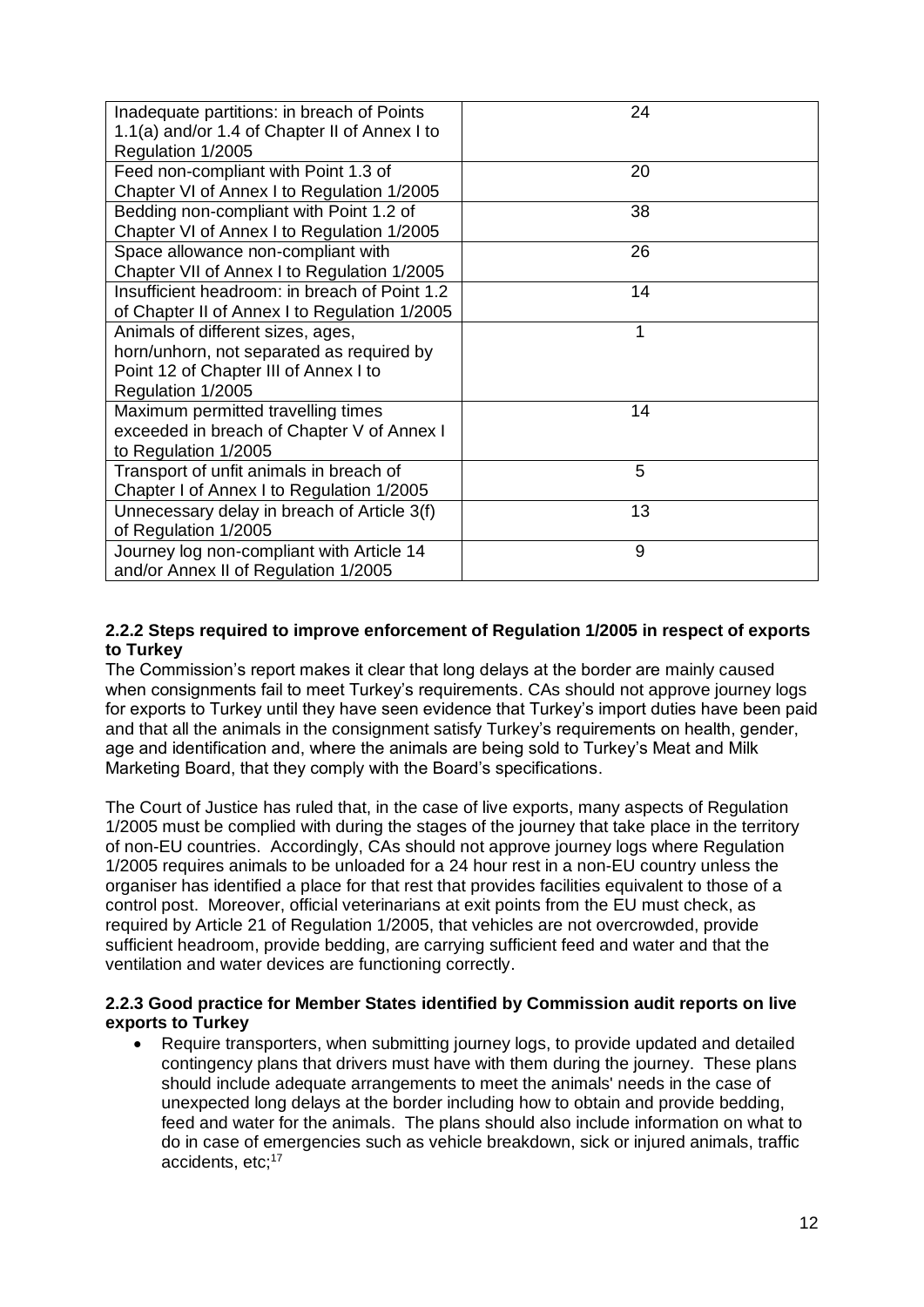- Require transporters, when submitting journey logs, to provide declarations concerning how the provision of food, water and bedding throughout the journey will be achieved;<sup>18</sup>
- Check the plausibility of the proposed journey plan using an online route planner, with proper consideration of the speeds achievable by a heavy vehicle;<sup>19</sup>
- The timing of the journey should be organised in order to have the animals rested and present for the border controls before the opening time of the Turkish controls (as indicated in the letter to the CVOs of June 2016). The Commission considers this to be a good practice that provides for more time for these checks and attempts to avoid the hottest part of the day; $20<sup>20</sup>$
- Require transporters, when submitting journey logs, to provide proof of reservations at control post(s) to unload and rest the animals; $^{21}$
- Take drivers social hours requirements into account by requiring organisers to provide certificates of competence for two drivers when journeys exceed 8 hours;<sup>22</sup>
- Vehicles should carry additional portable drinkers:<sup>23</sup>
- The official in charge of the Bulgarian exit point considered that insufficient driver training was actually the root cause of many of the problems detected. This indicates that competent authorities need to be more thorough in ensuring that drivers are properly trained before granting a certificate of competence;<sup>24</sup>
- Competent authorities should require stocking densities to be reduced by 30% if temperatures are high at the point of departure or are forecast to be high during the course of the journey;<sup>25</sup>
- Put in place a system to ensure transporters return the completed journey logs and carry out retrospective checks on returned journey logs.<sup>26</sup>

## **2.3 Breaches of Regulation 1/2005 during sea transport from EU to Middle East and North Africa**

Animals being transported from the EU to the Middle East and North Africa are taken by road from the Member State of departure to a port in a southern Member State. There they are transferred to a livestock vessel for the sea journey to the Middle East or North Africa.

Two recent reports by the Animal Welfare Foundation (AWF) have revealed serious breaches of Regulation 1/2005 as regards the poor quality of the livestock vessels and during the transfer of the animals from road vehicles to livestock vessels.<sup>27</sup> <sup>28</sup>

## *Approval of livestock vessels*

Most livestock vessels were originally car ferries or cargo ships and have been converted for the transport of animals. As a result many are unsuitable for animal transport as animal behaviour and needs were not sufficiently incorporated into the ship design.

Many livestock vessels that have been approved under Article 19 of Regulation 1/2005 should not have been approved as they are poorly designed and maintained and have constructions posing many risks for the safety of the animals; for example, many have very steep internal ramps leading to the pens on lower decks, and pens and passageways with sharp edges, protrusions and gaps that risk causing injuries. Moreover, Member States have different criteria for granting approvals which leads to inconsistencies.

## *Pre-loading inspections of livestock vessels*

In addition to the inspection that is required under Article 19 in deciding whether to grant an approval to a livestock vessel, Article 20 requires CAs to inspect livestock vessels before each loading to ensure that the vessel is suitable for the type and number of animals to be transported, animal pens are in a good state of repair, and equipment for ventilation, water provision, lighting and fire-fighting remains in good working order. These pre-loading inspections are often carried out in a cursory manner.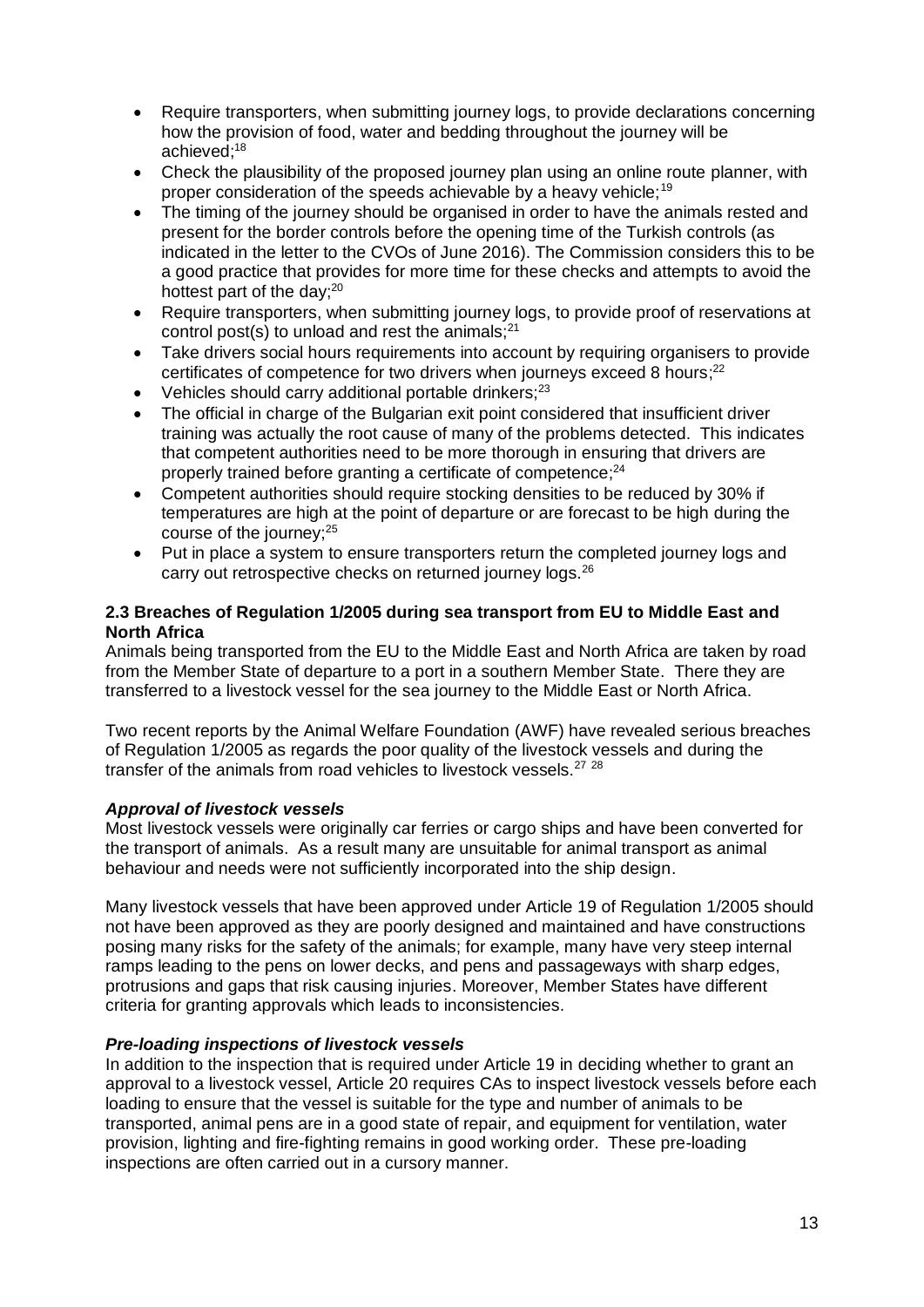## *Lengthy delays at ports*

AWF's report on their investigation at the port of Cartagena in Spain in 2018 reveals that lengthy delays occurred after arrival at the port and before loading onto the ship. During these delays the animals were left on board stationary trucks in very high summer temperatures.

Trucks often have to wait outside the port before being allowed to enter the port. During AWF's investigation, the minimum waiting time at the parking lot outside the port was one hour, but many vehicles spent over four hours there with the animals on board the vehicle. Some animals waited for hours in the sun, without shade and without water or the mechanical ventilation system being turned on.

Once inside the port vehicles had to wait for their turn to load the animals on to the vessel. Again there was no shade and animals were left on board stationary trucks in extremely hot conditions. At times, there were more than fifteen vehicles waiting at the same time to start the unloading of their animals.

## *Inspection of animals to ensure they are fit to continue their journey*

CAs are often not properly carrying out the requirement in Article 20.2 of Regulation 1/2005 that they must inspect animals before loading onto livestock vessels to ensure that they are fit to continue their journey. This is often due to a lack of suitable facilities, such as pens where animals can rest after the road journey, to enable the CA to properly inspect the animals. As a result they are often inspected when they are already in the passageway leading from the truck to the ship. Here they may be moving too quickly for the veterinarian to properly inspect them; moreover the veterinarian may only be able to see one side of the animal, and it may not be possible to remove an unfit animal from the passageway.

## *Loading onto livestock vessels*

Loading of animals onto livestock vessels is often carried out roughly with the use of sticks and electric prods; in some cases loading ramps are steeper than the maximum slope permitted by Regulation 1/2005. This can cause animals to struggle or even fall down.

The entry to vessels (at the end of the loading ramp) often appears like a black hole for the animals, especially during loading in bright daylight. Animals often balk in front of the vessel entry because they refuse to walk from light into dark areas.

#### **2.3.1 Steps needed to ensure that sea transport from EU is carried out in compliance with Regulation 1/2005**

CAs should follow the guidance in the 'Network Document on Livestock Vessels' which is intended to support good practice for official controls regarding the transport of animals on livestock vessels. 29

CAs must carry out the pre-loading inspections required by Article 20 thoroughly to ensure that nothing in the vessel or its pens is harmful to the animals and that the major systems needed to ensure the animal's well-being are operating effectively in all areas of the vessel.

Organisers should not use, and CAs should not approve journey logs that plan the use of, ports that do not have facilities that enable proper pre-loading inspection of animals as required by Article 20.

CAs should properly inspect loading operations as required by Article 20.

## **Conclusion**

The Federation of Veterinarians of Europe (FVE) stresses that "Animals should be reared as close as possible to the premises on which they are born and slaughtered as close as possible to the point of production." Compassion in World Farming fully agrees with this